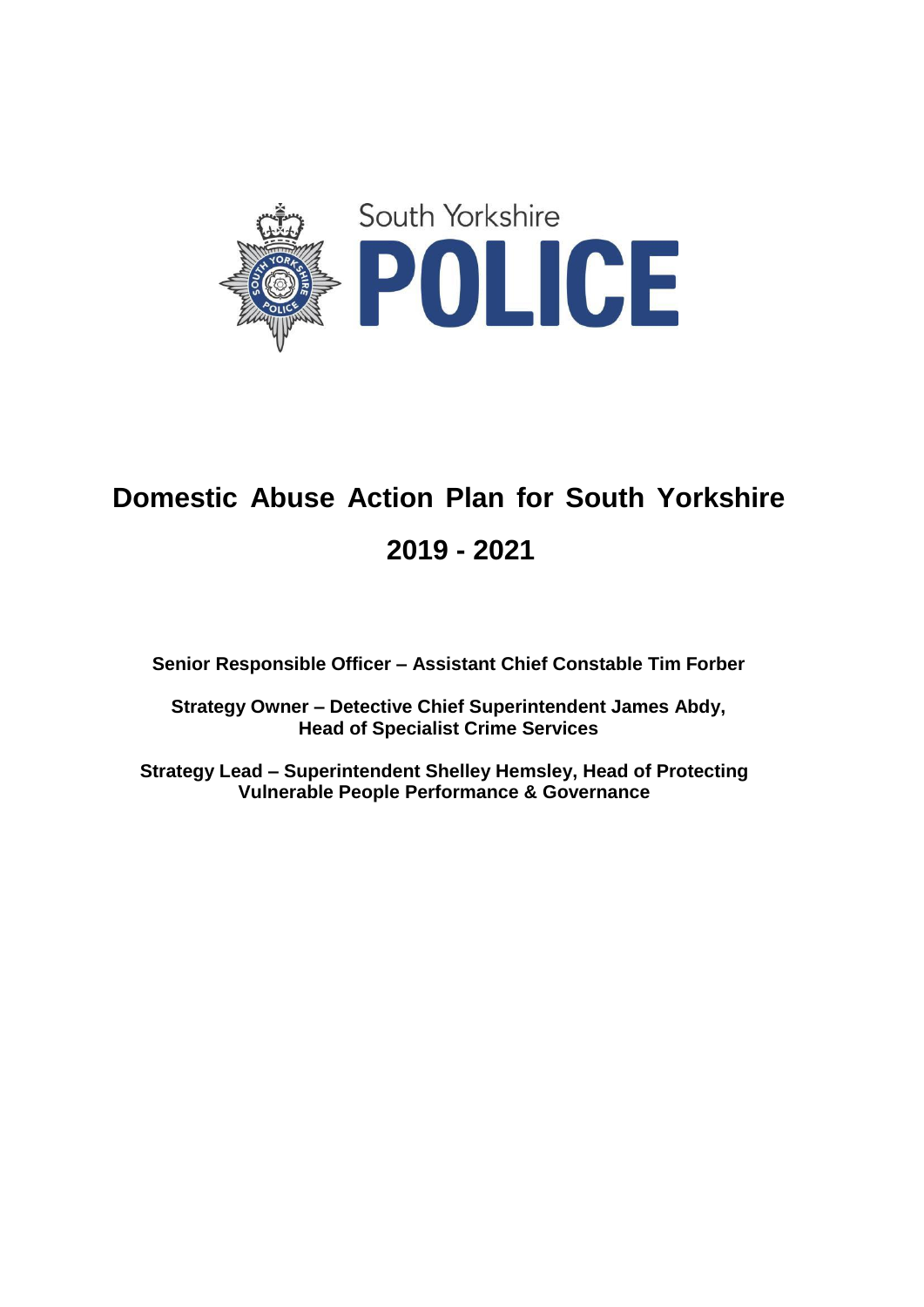## **Foreword**



The Police and Crime Commissioner for South Yorkshire has set a clear priority to protect vulnerable people. Victims of domestic abuse are by definition vulnerable and as an organisation we will do everything we can to protect them from harm.

This will be achieved by collaborating in effective partnerships, sharing intelligence and ensuring that we take collective action to prevent people from becoming victims. Where people are the victim of crime, we will deliver the highest level of victim led service, seeking at all times to ensure the future safety of that person.

This action plan builds on the force's existing delivery plans and sets out how we will deliver on the recommendations set out in the 2017 HMICFRS report on the police response to domestic abuse. It reflects our determination to be outstanding in this critical area of business.

**Tim Forber Assistant Chief Constable (Crime)**

**February 2020**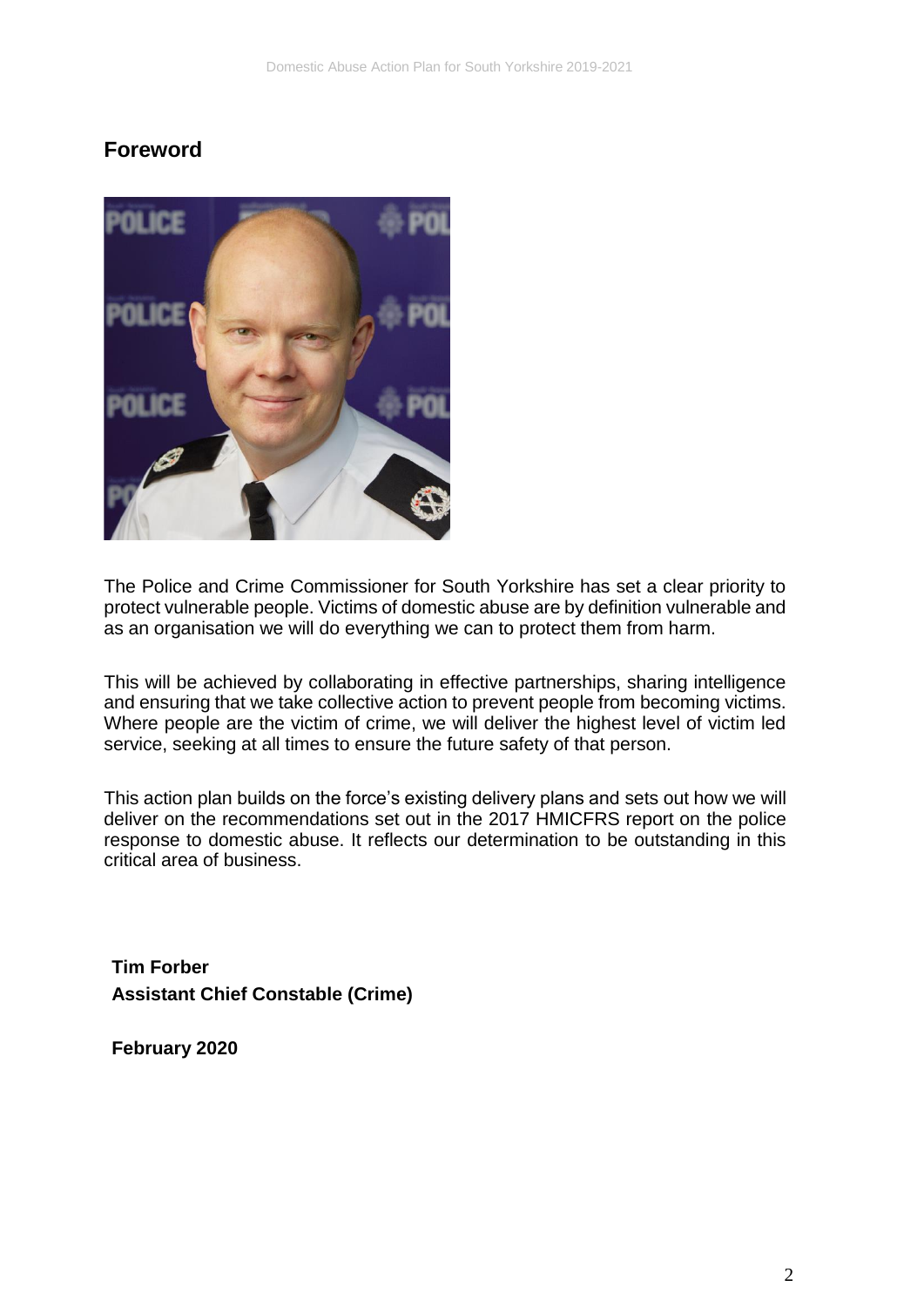## **Introduction**

Domestic abuse is a complex issue and has a significant impact on people's lives. Across South Yorkshire, a report of a domestic incident is made to the police every 19 minutes.

Domestic abuse is a high priority for South Yorkshire Police and we are absolutely committed to providing protection and support for victims in conjunction with our partners, as well as a swift and effective response to all reports of domestic abuse. In order to do this we continue to seek ways of improving the effectiveness and efficiency of the service we provide.

The cross-party definition of domestic abuse is:

"Any incident or pattern of incidents of controlling, coercive or threatening behaviour, violence or abuse between those aged 16 or over who are or have been intimate partners or family members. This can include but is not limited to the following types of abuse:

· psychological · physical · sexual · financial · emotional

Controlling behaviour is: a range of acts designed to make a person subordinate and/or dependent by isolating them from sources of support, exploiting their resources and capacities for personal gain, depriving them of the means needed for independence, resistance and escape and regulating their everyday behaviour.

Coercive behaviour is: an act or a pattern of acts of assault, threats, humiliation and intimidation or other abuse that is used to harm, punish, or frighten their victim." \*

*\*This definition, which is not a legal definition, includes so called 'honour' based violence, female genital mutilation (FGM) and forced marriage, and is clear that victims are not confined to one gender or ethnic group*.

People experience domestic abuse regardless of their gender, sexuality, ethnicity, age or disability. It can and does happen to anyone, irrespective of their background or social standing.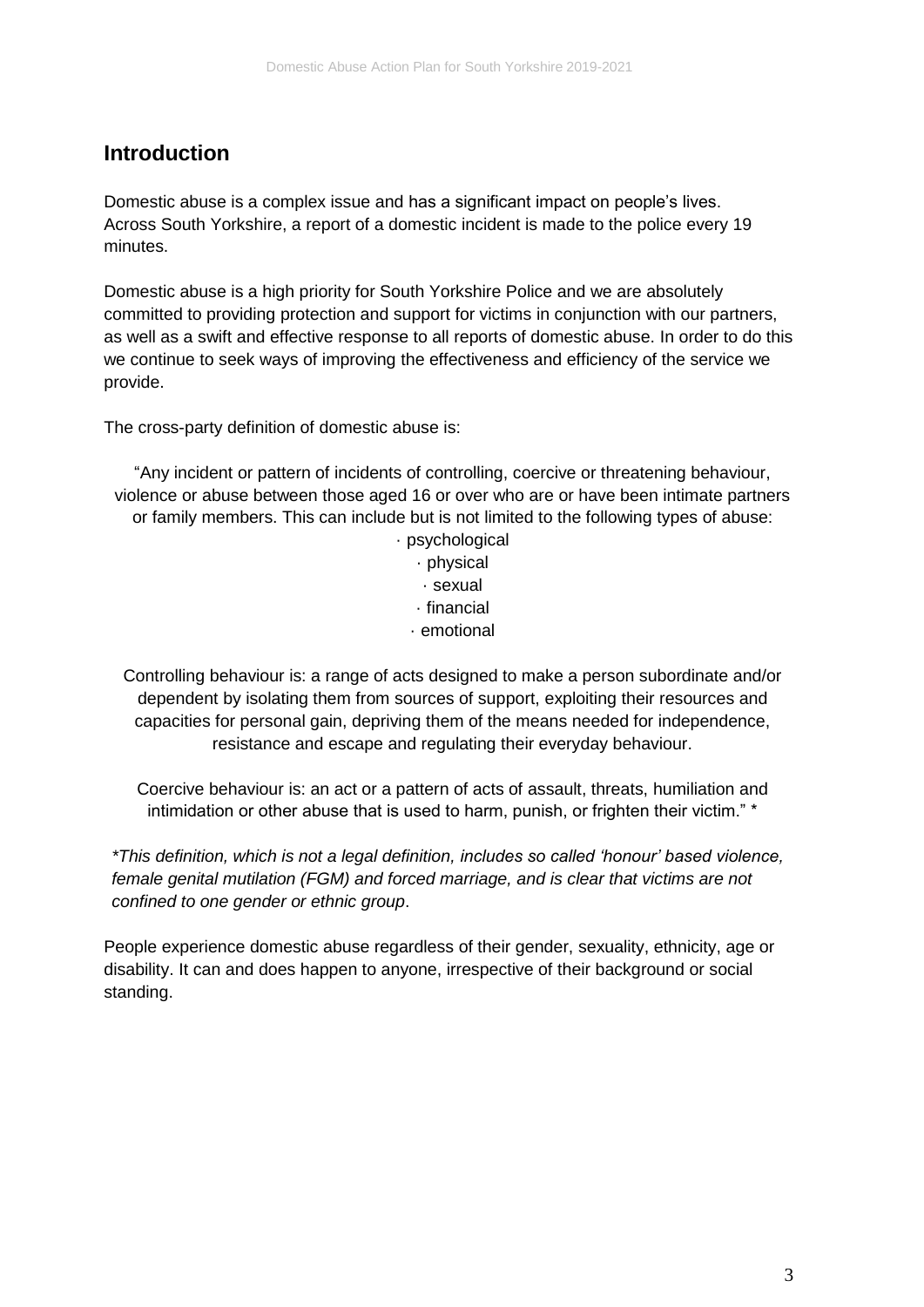## **Continuous Improvement**

Her Majesty's Inspectorate of Constabulary and Fire and Rescue Services (HMICFRS) regularly undertake inspections of Police Force's to identify areas for improvement both Nationally and Locally, this includes particular focus on how force's respond to Domestic Abuse.

Since 2014, four reports have been published by the HMICFRS relating to Domestic Abuse:

- Everyone's business: Improving the police response to domestic abuse, HMIC, published in 2014.
- Increasingly everyone's business: A progress report on the police response to domestic abuse, HMIC, published in 2015.
- A progress report on the police response to domestic abuse, HMICFRS, published in 2017
- The police response to domestic abuse, an update report, HMICFRS, published in 2019

Since the initial National Domestic Abuse Report in 2014, South Yorkshire Police have worked tirelessly to address the areas for improvement identified as part of the thematic inspection actions for all forces as well as consolidating any actions from subsequent PEEL inspections.

The current HMICFRS action tracker identifies the following as actions still in progress under the theme of '**thematic inspection actions for all forces'**:

Chief Officers in each police force should continue to oversee and ensure full implementation of these action plans and offer regular feedback on progress to their Police and Crime Commissioners. This should be a personal responsibility of the Chief Constable in each case. The leadership task for the service now, is to sustain the level of determination and commitment seen since the publication of 'Everyone's Business' in 2014, to ensure that the police response to victims of domestic abuse continues to improve. HMICFRS will continue to monitor progress against force action plans as part of their PEEL inspection regime.

*The force feel this action has been accomplished and evidence has been submitted to HMICFRS for review and signoff.*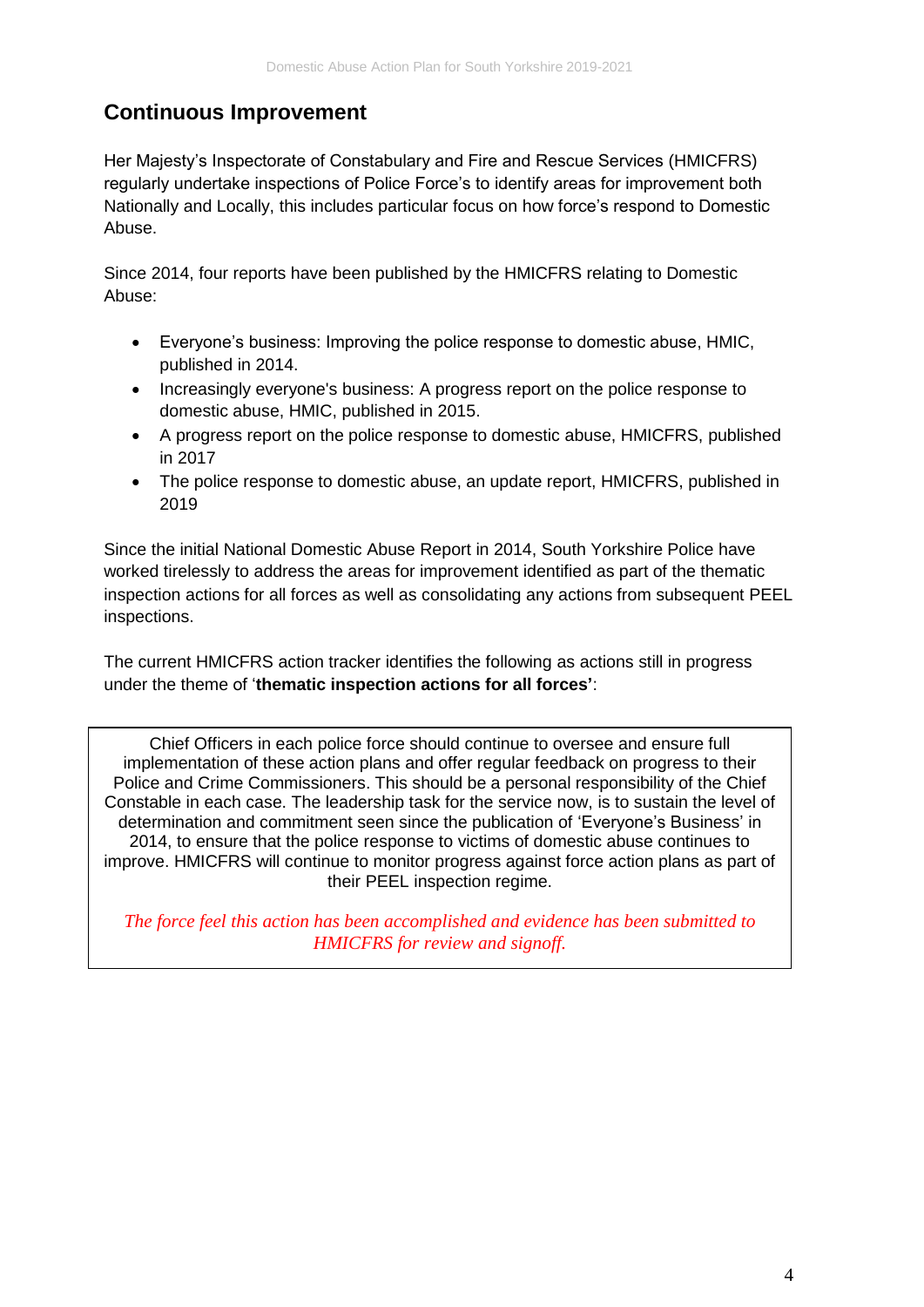Every police force in England and Wales should update its domestic abuse action plan, determine what more it can do to address the areas for further improvement highlighted in this report ('Everyone's Business) and specified below, and publish its revised action plan accordingly.

- *Recording*. There is considerable variation between forces in the proportion of recorded crime identified as relating to domestic abuse. Forces need to ensure that domestic abuse crime including coercive control is being correctly identified and recorded.
- *Assessing and responding to risk*. Forces should ensure arrangements for assessing and managing risk are well understood by officers and staff, especially at initial point of contact, and decision making about the grading of, and attendance at, domestic abuse incidents is supervised effectively.
	- *Positive and preventative action*. Nationally, arrest rates for domestic abuse are falling, with large variations across forces. There are considerable variations in the use of preventative measures. Forces need monitoring processes, supported by accurate data, to ensure that they are taking positive action such as arrest, and are making effective use of powers, for example Domestic Violence Protection Orders and the Domestic Violence Disclosure Scheme. Where orders or bail conditions are breached, forces need to ensure that there are appropriate robust processes in place to take action.
- *Building the investigative case*. Forces need to ensure that there are clear standards and expectations, with effective supervision, for building the best possible case for the victims of domestic abuse whether victims support police action or not.
	- *CPS referrals and prosecutions*. Nationally, referrals and charge rates are falling. Forces need to monitor the data and work closely with the CPS to understand whether improvement is required, and, if so, to effect change.

*The force feel this action has been accomplished and evidence has been submitted to HMICFRS for review and signoff.* 

Chief Constables should review the progress made by their forces in giving full effect to their forces' stated priorities on domestic abuse. Every force in England and Wales should undertake a clear and specific assessment of its own progress in respect of domestic abuse, potentially through peer review, which should include reference to the following:

- the force's updated action plan on domestic abuse;
- the force's performance management framework;
- the force's approach to the use of data and evidence of what works in support of the development of a learning organisation;
- the reward and recognition policy in the force and the roles and behaviours that this rewards currently;
	- the selection and promotion processes in force;
- the messages and communications sent by the senior leadership team to the rest of the force about tackling domestic abuse;
	- the development opportunities for officers and staff in force; and
	- the force policy on how perpetrators and victims of domestic abuse who are employed by the force are managed.

Chief constables should, as soon as practicable, take whatever further action is necessary to build on the progress made in giving effect to their forces' stated priorities on domestic abuse. This should include action to raise awareness of domestic abuse to instil a deeper understanding of and commitment to addressing the often complex needs of victims of domestic abuse. Chief Constables should also take steps to support, encourage and conspicuously value officers and staff who exemplify this understanding and commitment.

*Update as of July 2019 – HMICFRS reviewing this action and have requested the DA action plan to be sent. Anticipating signoff in 2020. Action owner = strategy lead*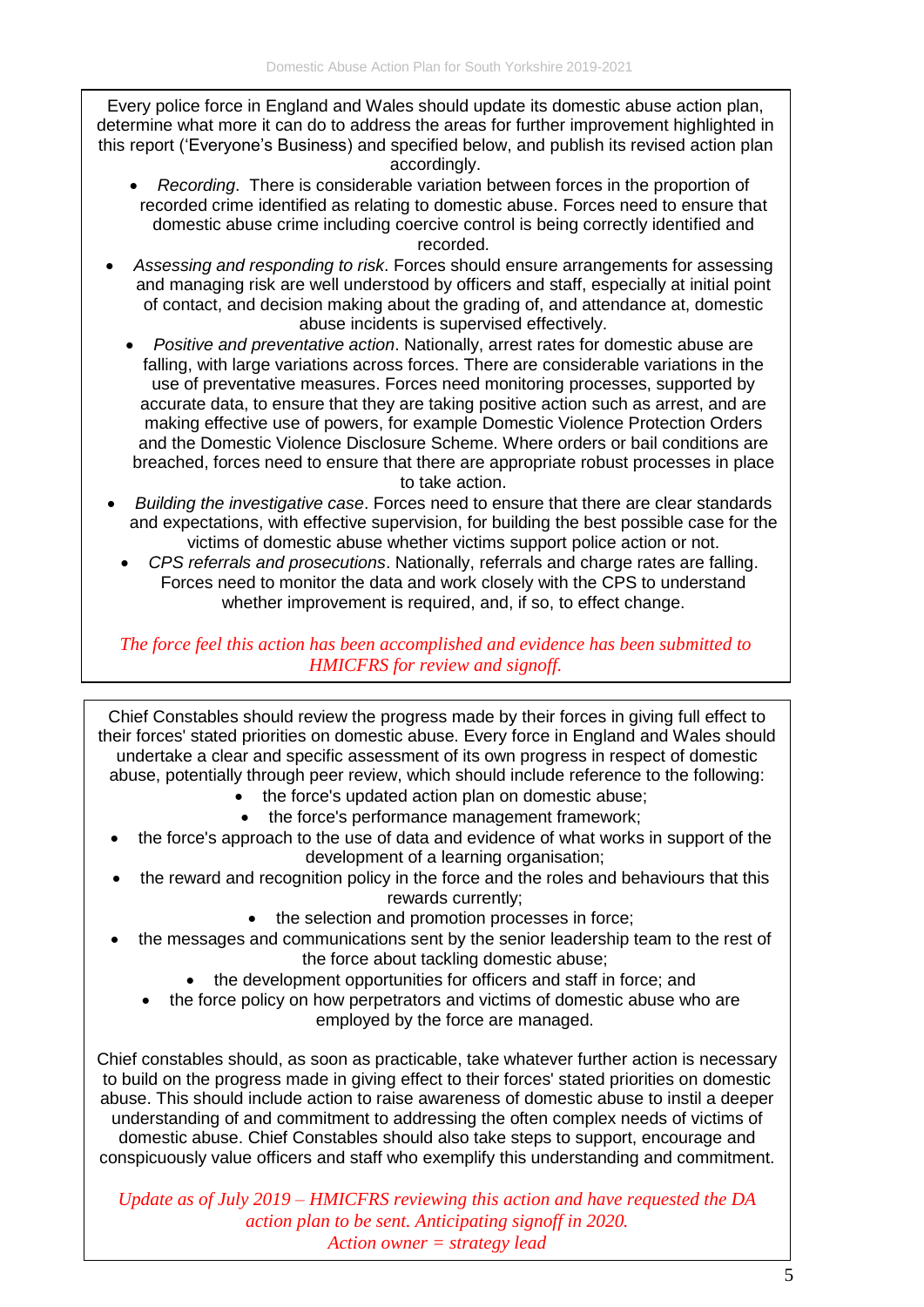Every police force in England and Wales should update its domestic abuse action plan; determine what more it can do to address the areas for further improvement highlighted in this report and specified below; and publish its revised action plan accordingly:

- Understanding and identifying risk;
- Prioritising and allocating domestic abuse investigations;
	- Safeguarding victims at medium and standard risk;
- Regularly seeking the views of victims of domestic abuse and acting on this feedback; and

 Consider how best to ensure that officers and staff are able to identify and understand the wide range of violence, behaviours and different perpetrators that fall under the definition of domestic abuse through training, learning and development activities.

*Update as of July 2019 – HMICFRS reviewing this action and have requested the DA action plan to be sent. Anticipating signoff in 2020. Action owner = strategy lead*

In addition to the above, the current HMICFRS action tracker identifies the following as actions still in progress under the theme of '**SYP PEEL Priority Actions'**:

The force should assess the demand on the public protection unit to ensure there is adequate capacity and capability across the department to efficiently manage investigations. At the same time, the force should ensure that it assesses and addresses the potential impact on other services to the public by moving staff into the 'Protecting Vulnerable People' units.

*This action is ongoing; a staffing report is completed by PVP P&G on a monthly basis and distributed to senior officers across the force. Awaiting review by HMICFRS, anticipated signoff 2020. Action owner = strategy lead*

HMICFRS recommends that the force take immediate steps to ensure that the force improves its investigation of cases involving vulnerable victims. This is particularly relevant to domestic abuse cases, by ensuring that officers and staff with the appropriate professional skills and experience investigate cases, and complex cases in particular, and have the capacity to provide the continuing safeguarding required, and that these investigations are supervised effectively and are recorded appropriately on force systems.

*This action is ongoing, work continues with district PVP departments and ViSOR units to tackle the vulnerabilities identified in this action. Action owner = strategy lead and district departmental heads.*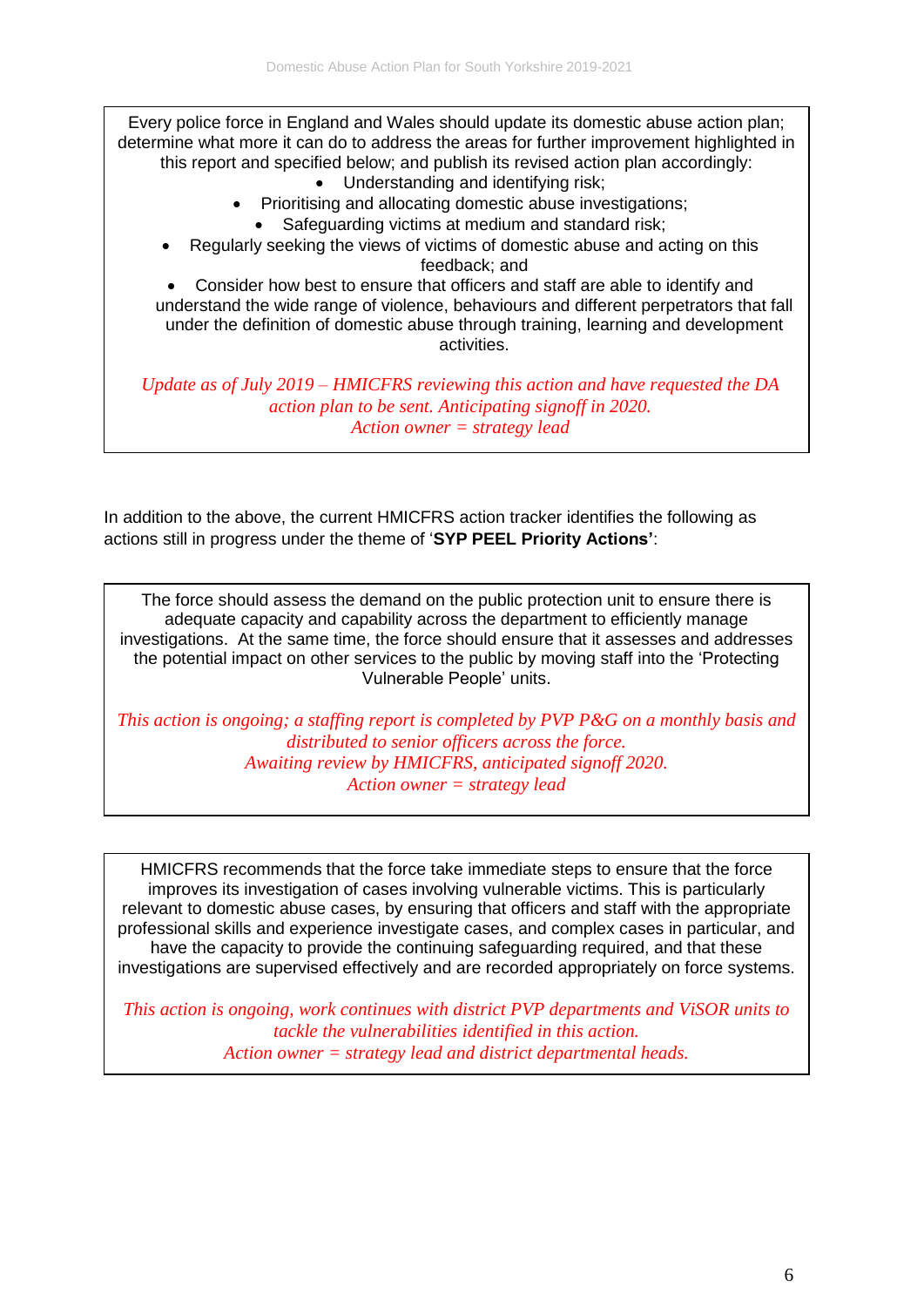The force should put in place appropriate controls to ensure that where there is a secondary review of domestic abuse cases, and a decision is made to re-grade the risk assessment, a supervisor oversees this decision.

*The force feel this action has been accomplished and evidence has been submitted to HMICFRS for review and signoff.* 

Furthermore, the current HMICFRS action tracker identifies the following as actions still in progress under the theme of '**Crime Data Integrity**:

The force should immediately:

 take steps to identify and address gaps in its systems and processes for identifying and recording all reports of crime related to domestic abuse.

*The force feel this action has been accomplished and evidence has been submitted to HMICFRS for review and signoff.* 

The force should immediately remind all officers and staff working in its 'Protecting Vulnerable People' departments of the requirement to:

- record all crimes initially identified, and those that are disclosed during their investigations, onto the force crime-recording system; and
- correctly apply the crime-recording rules to professional third-party reporting of crimes; and
- develop and implement procedures for the effective supervision of crime-recording decisions made by officers and staff within the Protecting Vulnerable People department.

*Update provided in August 2018, action being progressed, PVP P&G to establish overarching review and assessment with departmental heads to ensure accountability.* 

Lastly, the current HMICFRS action tracker identifies the following as actions still in progress under the theme of '**National Child Protection Inspection**:

We recommend that within three months South Yorkshire Police ensures that officers always record their observations of a child's behaviour in domestic abuse incident records, so that a better understanding of a child's needs can be made.

*The force feel this action has been accomplished and evidence has been submitted to HMICFRS for review and signoff.* 

The above-mentioned actions have been assigned to specialist senior officers who have responsibility for ensuring that the actions are completed at the earliest opportunity. Progress is continuously monitored by Senior Leaders in the organisation and open and continuous dialog is held with HMICFRS Force Liaison Officers.

This continued work will enable South Yorkshire Police to provide a strengthened approach to an issue that is a clear priority for South Yorkshire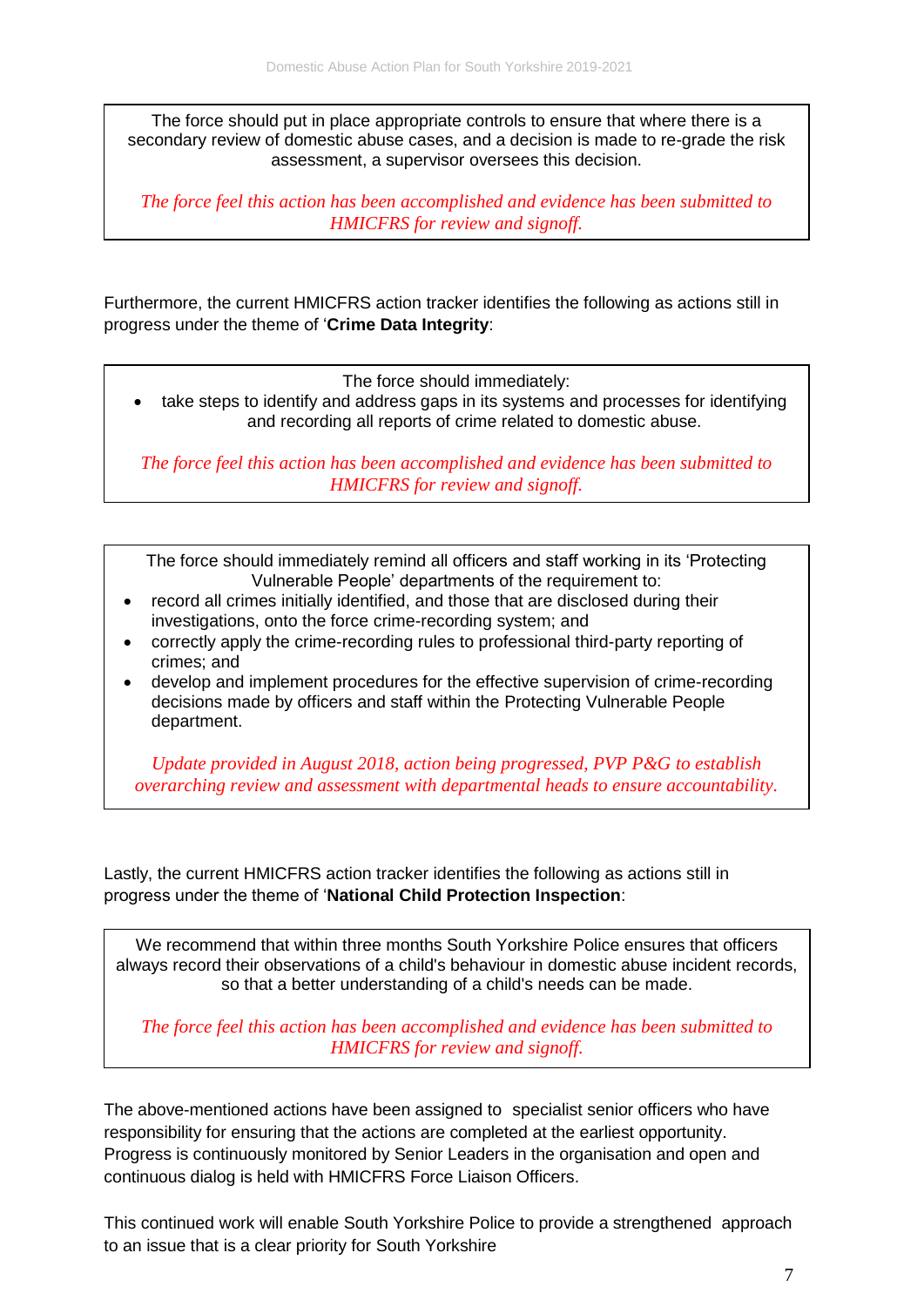# **Our plans for the future**

#### **Leadership and Governance**

The Police and Crime Commissioner for South Yorkshire, Dr Alan Billings, has renewed his Police and Crime Plan in 2019 and has maintain his three key priorities for the force, which includes 'protecting vulnerable people'.

Every officer and member of staff working at South Yorkshire Police therefore recognises the importance of providing an efficient, effective response to domestic abuse.

An effective response to domestic abuse also requires the support of partnership agencies, including the local authority, social care, health, support groups, education and many more, with whom the force is committed to working alongside to safeguard victims.

Victims' feedback will also form part of the force's continued review and scrutiny of the services offered, in a bid to ensure that our response is appropriate to the challenges we face.

#### **Initial Contact**

When an individual reports an incident of domestic abuse, how that report is handled in the first instance is crucially important. We want victims to have confidence to come forward and report domestic abuse, knowing their call will be handled sensitively and appropriately. Processes are in place to ensure that officers attending incidents of domestic abuse have the information they need to support the victim and respond appropriately to any identified risk.

#### **First Response**

South Yorkshire Police is committed to providing an effective initial response to reports of domestic abuse incidents, as we are all too aware that in certain cases, every second counts. The risk assessment training undertaken at our communications centre has also been cascaded to enquiry desk and any frontline staff or officers that may encounter victims of domestic abuse.

We will continue to improve our information sharing and referrals processes with partner agencies to ensure that intelligence about victims and perpetrators is managed appropriately and effectively to safeguard anyone at risk.

The force will continue to work closely with victims and partners to ensure we deliver an excellent service. A lot of attention is given by officers to any children involved in domestic abuse cases, something which is crucially important.

## **Investigation**

South Yorkshire Police have specialist officers trained in the investigation of domestic abuse.